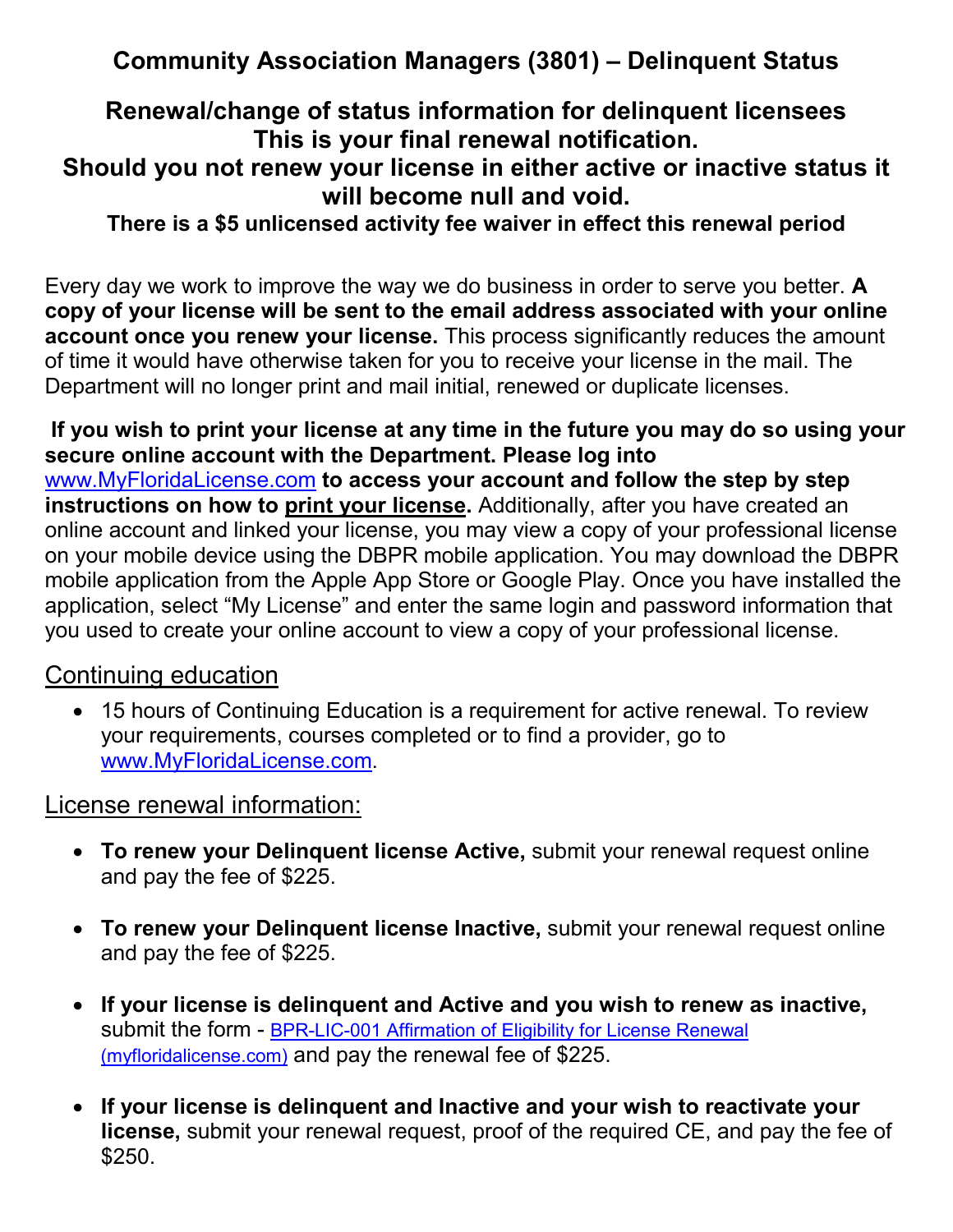If you wish to mail your renewal notice, please complete the [blank renewal form](http://www.myfloridalicense.com/dbpr/pro/documents/LIC001_Affirmation_of_Eligibility_for_License_Renewal.pdf) found on the profession's website along with your renewal fee payment to:

#### Department of Business and Professional Regulation 2601 Blair Stone Road Tallahassee, Florida 32399

### If mailing, please allow additional time for processing of your renewal request.

# **Important information**

- State law requires you to maintain a current mailing address (address of record) with the Department of Business and Professional Regulation. All official correspondence from the Department will be sent to this address of record including important board information, service of process, etc. It is also recommended that you keep your telephone and e-mail address current with the Department. The Department will use the e-mail address for official communication with license holders. Update your personal information through one of the options referenced in this renewal package.
- Effective October 1, 2009, Section 455.227(1)(t), Florida Statutes, requires all professional licensees to self report to the department, within 30 days of being convicted, or found guilty of, or having plead nolo contendere (no contest) or guilty to a crime in any jurisdiction. A licensee who fails to report this information may be subject to disciplinary action, including fines, suspension or license revocation. To report, complete the criminal self-reporting document and mail it to the department at the address provided on the form. To obtain a copy of the form, go to [www.MyFloridaLicense.com.](http://www.myfloridalicense.com/)
- If you have a compliance order with a past due payment your license will not be renewed until it has been made current.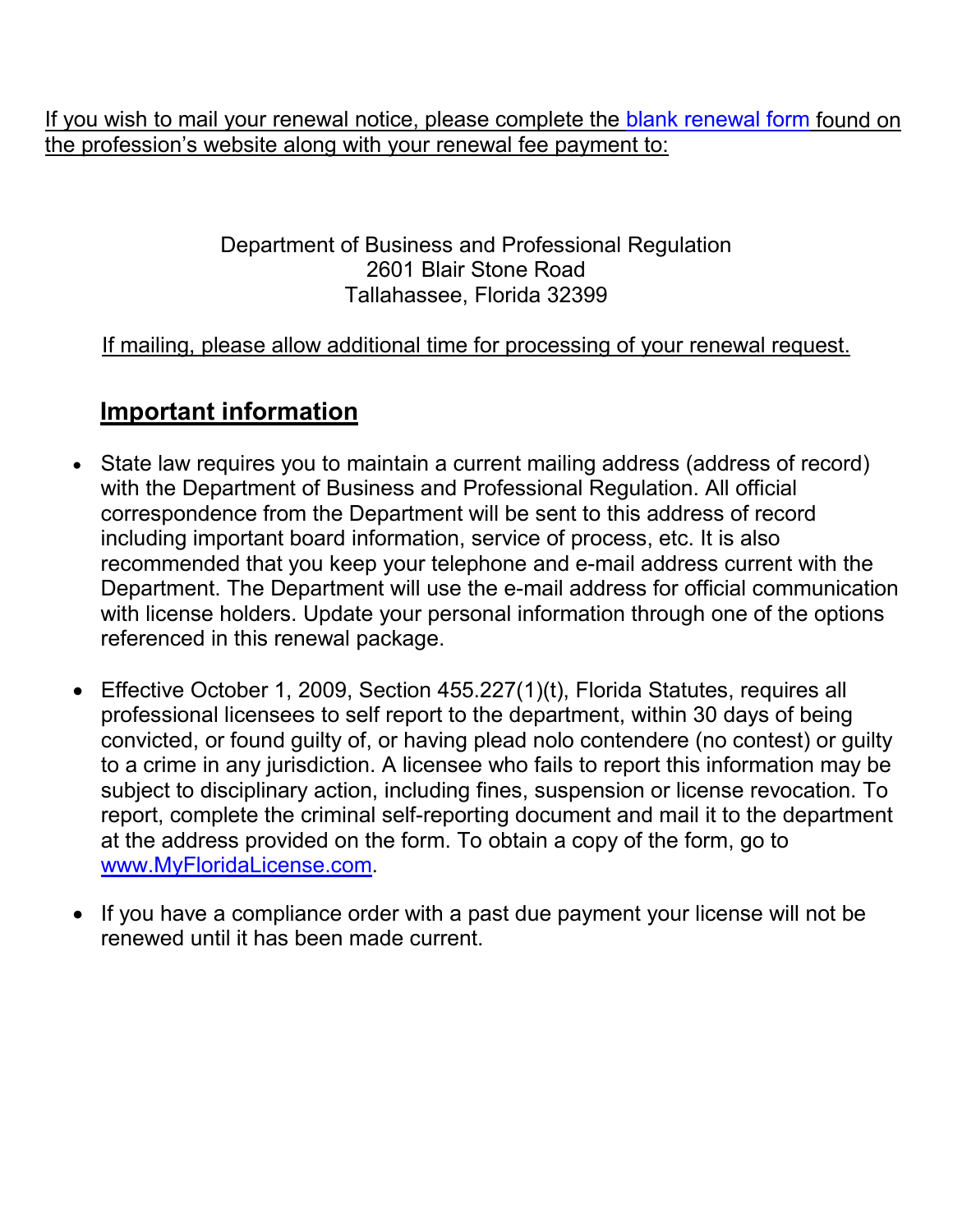#### **61E14-2.001 Standards of Professional Conduct.**

Licensees shall adhere to the following provisions, standards of professional conduct, and such provisions and standards shall be deemed automatically incorporated, as duties of all licensees, into any written or oral agreement for the rendition of community association management services.

(1) Definitions. As used in this rule, the following definitions apply:

(a) "Licensee" means a person licensed pursuant to Sections 468.432(1) and (2), F.S.

(b) "Community Association Management Services" means performing any of the practices requiring specialized knowledge, judgment, and management skill as defined in Section 468.431(2), F.S.

(c) "Funds" as used in this rule includes money and negotiable instruments including checks, notes and securities.

(2) Professional Standards. During the performance of community association management services, a licensee shall do the following:

(a) Comply with the requirements of the governing documents by which a community association is created or operated.

(b) Only deposit or disburse funds received by the community association manager or management firm on behalf of the association for the specific purpose or purposes designated by the board of directors, community association management contract or the governing documents of the association.

(c) Perform all community association management services required by the licensee's contract to professional standards and to the standards established by Section 468.4334(1), F.S.

(d) In the event of a potential conflict of interest, provide full disclosure to the association and obtain authorization or approval.

(e) Respond to, or refer to the appropriate responsible party, a Notice of Violation or any such similar notification from an agency seeking to impose a regulatory penalty upon the association within the time frame specified in the notification.

(3) Records. During the performance of community association management services pursuant to a contract with a community association, a licensee shall not:

(a) Withhold possession of the association's official records, in violation of Sections 718.111(12), 719.104(2) or 720.303(5), F.S., or original books, records, accounts, funds, or other property of a community association when requested by the association to deliver the same to the association upon reasonable notice. Reasonable notice shall extend no later than 10 business days after termination of any management or employment agreement and receipt of a written request from the association. The manager may retain those records necessary for up to 20 days to complete an ending financial statement or report. Failure of the association to provide access or retention of accounting records to prepare the statement or report shall relieve the manager of any further responsibility or liability for preparation of the statement or report. The provisions of this rule apply regardless of any contractual or other dispute between the licensee and the association.

(b) Deny or delay access to association official records to an owner or his or her authorized representative who is entitled to access within the timeframe and under the